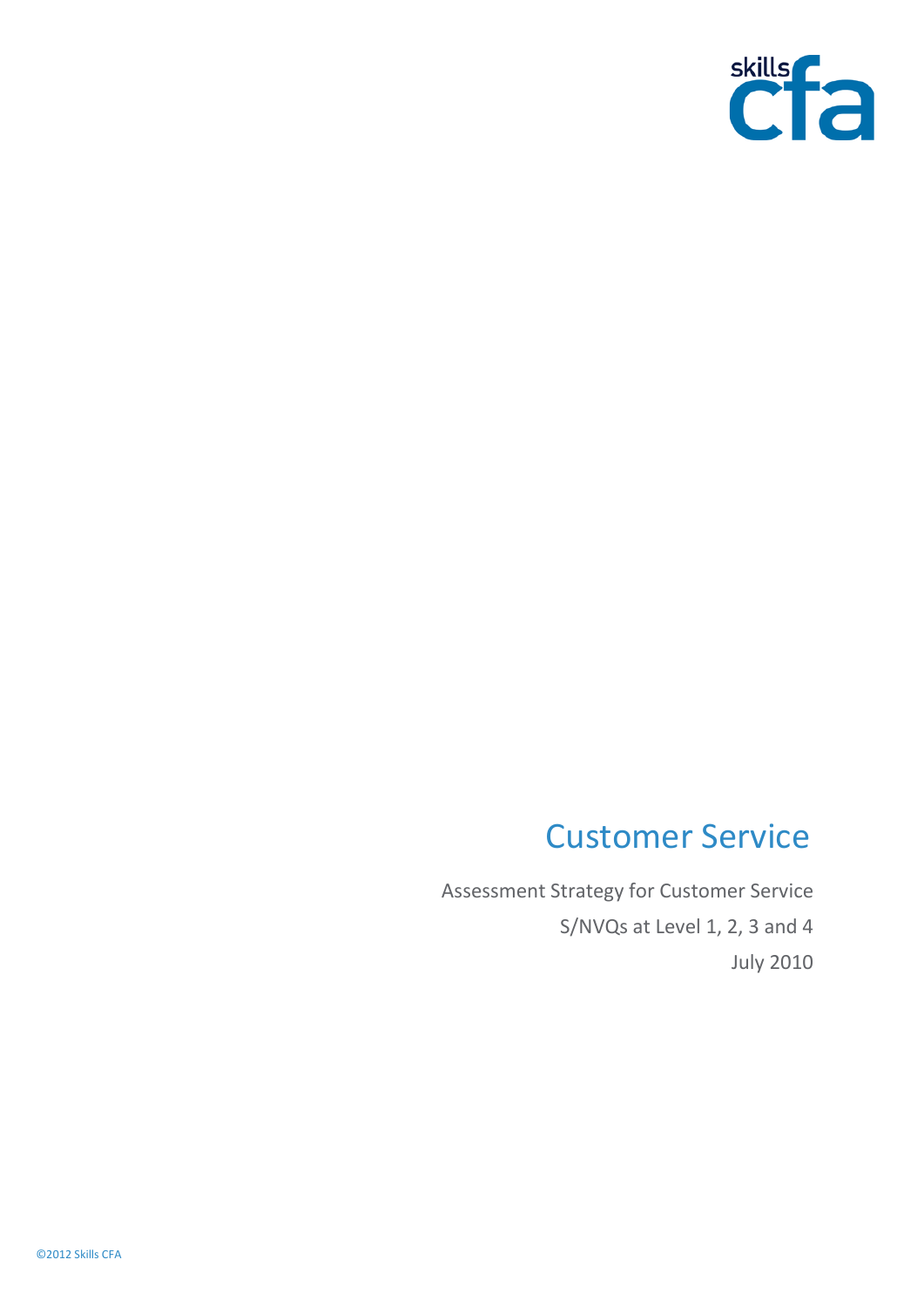

## **Contents**

| No.                             | <b>Detail</b>                                                    | Page           |
|---------------------------------|------------------------------------------------------------------|----------------|
| 1                               | <b>External Quality Control of Assessment</b>                    |                |
|                                 | 1a – Monitoring Centre Performance                               | 3              |
|                                 | 1b - External Verification                                       |                |
| 2                               | Assessor, Internal and External Verifier Occupational Competence | 3              |
| 3                               | Simulation and realistic workplace performance                   | 4              |
| 4                               | Employer Direct Model                                            | 5              |
| <b>APPENDIX</b><br>A            | Occupational competence of Assessors, IVs and EVs at Level 1     | 6              |
| <b>APPENDIX</b><br><sub>R</sub> | Occupational competence of Assessors, IVs and EVs at Level 2     | $\overline{7}$ |
| <b>APPENDIX</b>                 |                                                                  |                |
| C                               | Occupational competence of Assessors, IVs and EVs at Level 3     | 8              |
| <b>APPENDIX</b>                 | Occupational competence of Assessors, IVs and EVs at Level 4     | q              |
| D                               |                                                                  |                |
| <b>APPENDIX</b>                 | Guidelines for assessing Simulated Activities                    | 10             |
| F                               |                                                                  |                |
| <b>APPENDIX</b>                 | Guidelines for assessing in a Realistic Working Environment      | 11             |
| F                               |                                                                  |                |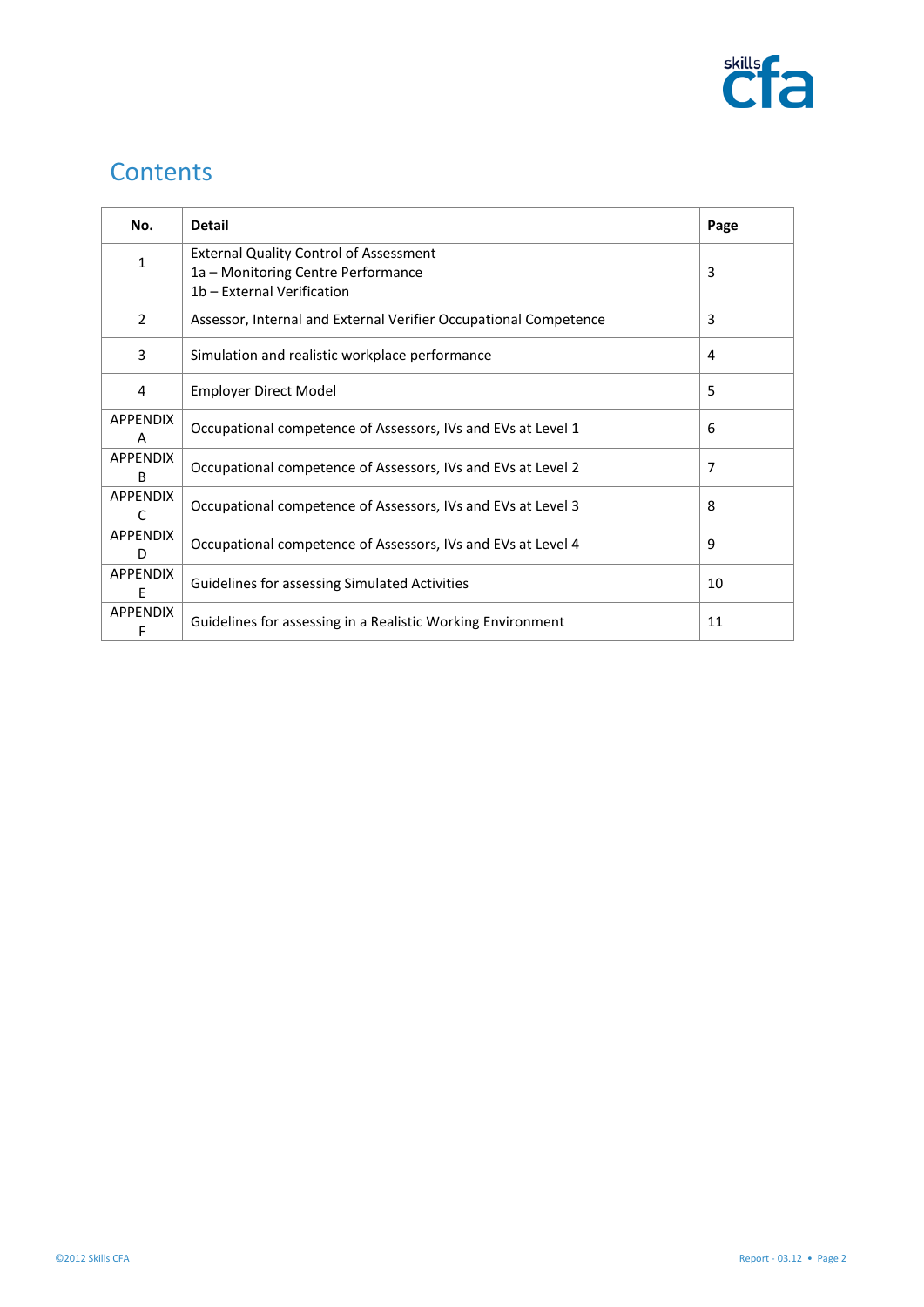

This document gives details of the Assessment Strategy for the Customer Service S/NVQs at Levels 1, 2, 3 and 4. It gives the key requirements for Customer Service Awarding Organisations/Bodies, External and Internal Verifiers, Assessors and S/NVQ Centres regarding:

- **1. External Quality Control**
- **2. Assessor and Verifier Occupational Competence**
- **3. Workplace Performance and Simulation**
- **4. Employer Direct Model**

## 1. External Quality Control

#### 1a Monitoring Centre Performance

Awarding Organisations/Bodies should:

- carry out thorough risk assessments of organisations applying to become Approved Centres for the Customer Service Level 1, 2, 3 and 4 S/NVQs;
- apply quality control management measures appropriate to assess each centre's risk.

#### 1b External Verification

Awarding Organisations/Bodies will appoint External Verifiers and will monitor all External Verifier practices.

In particular the AO/B will:

- seek centre feedback regarding the performance of External Verifiers and act on this feedback
- ensure that centres have requested feedback from their employers in the feedback process
- ensure that External Verifiers follow the relevant regulatory code of practice for EVs and if no code of practice is developed Awarding Organisations/Bodies will develop their own and apply it
- ensure that where a Realistic Working Environment is used IVs and EVs carry out a full examination of the working practices and the assessment process<sup>[1](#page-2-0)</sup>;

## 2. Assessor, Internal and External Verifier Occupational Competence

2a. Customer Service Awarding Organisations/Bodies will facilitate Assessment, Internal and External Verification by ensuring that EVs have:

<span id="page-2-0"></span><sup>1</sup> *Additional Requirements for Qualifications using the title NVQ within the QCF: Version 2 August 2009*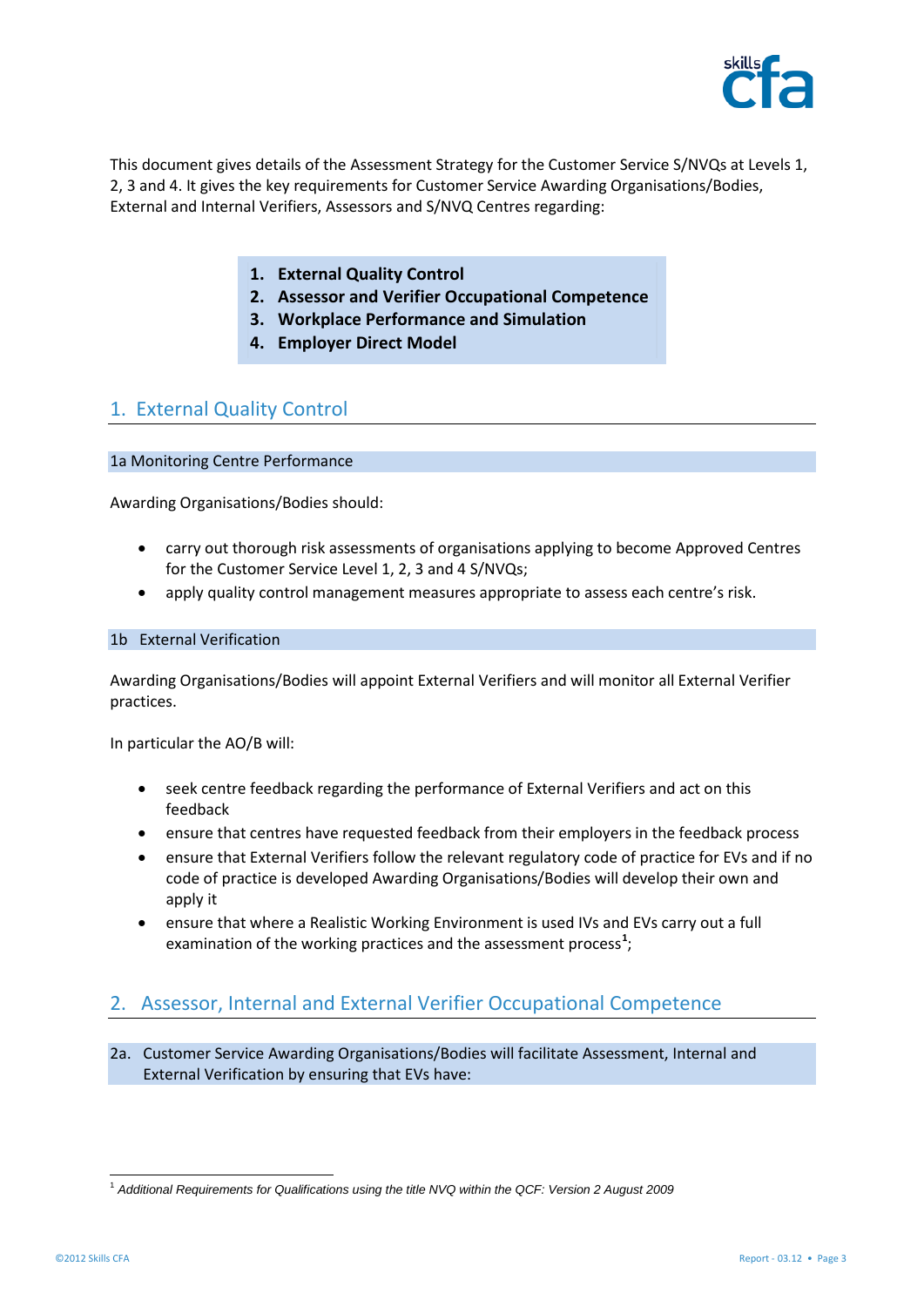

- a thorough knowledge of the Level 1,2, 3 or 4 National Occupational Standards for Customer Service, appropriate to the Level the EV is working at, and the ability to interpret them across a wide variety of Customer Service environments;
- experience and working knowledge of the operational and assessment processes of the Customer Service S/NVQ at the Level the EV is working at ;
- relevant and credible customer service experience across the level and breadth of the National Occupational Standards and S/NVQs at the Level the EV is working at;
- knowledge of current customer service practice and emerging issues in the customer service arena;
- high levels of communication and interpersonal skills.
- **Level 1** The table at **Appendix A** shows the *CFA* requirements for the Occupational Competence of Assessors, Internal and External Verifiers at Level 1.
- **Level 2** The table at **Appendix B** shows the *CFA* requirements for the Occupational Competence of Assessors, Internal and External Verifiers at Level 2.
- **Level 3** The table at **Appendix C** shows the *CFA* requirements for the Occupational Competence of Assessors, Internal and External Verifiers at Level 3.
- **Level 4** The table at **Appendix D** shows the *CFA* requirements for the Occupational Competence of Assessors, Internal and External Verifiers at Level 4.

In these tables the *CFA* has suggested some ways in which Awarding Organisations/Bodies can gain evidence to meet these requirements – **these are not compulsory, just a guide**. The tick boxes on the right show whether the evidence applies to Assessors (A), Internal Verifiers (IV) or External Verifiers (EV)

- 2b Awarding Organisations/Bodies and the *CFA* will work together to:
	- circulate and disseminate information appropriate to the job role, from the *CFA*, to all EVs when this supports the Awarding Organisations/Bodies's communication strategy/schedule;
	- advise EVs of the availability of the *CFA* Web Pages;
	- hold briefings for External Verifiers about the revised Customer Service Standards and S/NVQs;
	- encourage EVs to take part in *CfA* events regarding the Customer Service Standards and S/NVQs whenever this is felt appropriate;

## 3. Simulation and realistic workplace performance

Wherever possible, assessment of the Customer Service National S/NVQ Units should be carried out in a **real job (either paid or voluntary)**. Where this is not possible this Assessment Strategy does allow for:

3a The use of **simulation** for the following Level 1 S/NVQ Units only:

- $\checkmark$  C1 Recognise and deal with customer queries, requests and problems
- $\checkmark$  C2 Take details of customer service problems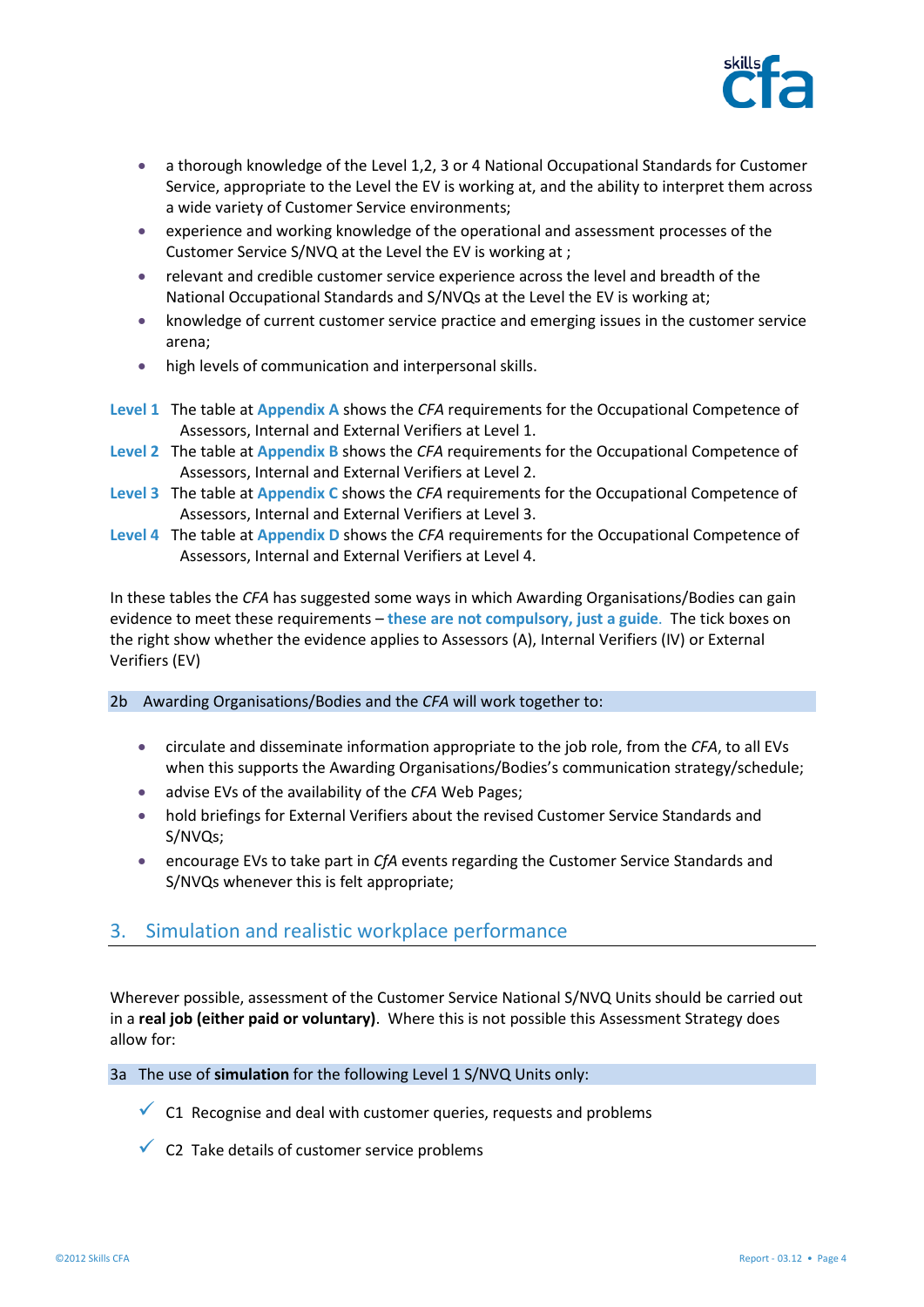

To undertake assessment of simulated activities for the units above the Guidelines for Simulation shown at **Appendix E** must be met.

3b The use of a **Realistic Working Environment including work experience and work placement** is allowed for all Units in the Level 1 and Level 2 S/NVQ

To undertake assessment in a Realistic Working Environment the Guidelines shown at **Appendix F** must be met.

All other Units must be achieved in a **real working situation (either paid or voluntary).**

## 4. Employer Direct Model

The *CFA* feels that the Employer Direct Model of in-house assessment will encourage more employers to offer the Customer Service SVQs and NVQs, particularly when they often have highly trained and experienced assessors, managers and trainers already in situ who meet or exceed the requirements of the A1 and V1 qualifications. Wherever possible, the *CFA* works with employers to encourage assessment to be carried out by colleagues, supervisors and/or managers in a workplace environment. However, many employers see gaining the A1 and V1 units as an obstacle and unnecessary given the experience and quality of their own internal assessors and trainers.

The Employer Direct Model has been developed to meet the needs of specific employers based on their knowledge of the Customer Service NOS and qualifications and their history of internal assessor/internal verifier expertise.

The *CFA* supports this model with several provisos:

The organisation must:

- $\checkmark$  liaise with an Awarding Organisation/Body who will be offering the qualification prior to beginning the process
- $\checkmark$  prepare, validate and review the assessment/verification roles
- $\checkmark$  carry out 100% mapping of the employers training to the National Occupational Standards for the A and V units which the qualifications are based on
- $\checkmark$  agree the mapping process with the awarding organisation/body involved
- $\checkmark$  demonstrate an equivalent level of rigour and robustness as the achievement of the unit qualification

The Awarding Organisation/Body must:

- $\checkmark$  offer this model to employers only
- $\checkmark$  inform the *CFA* of employers who are using this model
- supply the *CFA* with statistical data including take-up, sector, size of organisation etc. when requested
- $\checkmark$  keep the *CFA* informed of any problems/issues incurred in the delivery of this model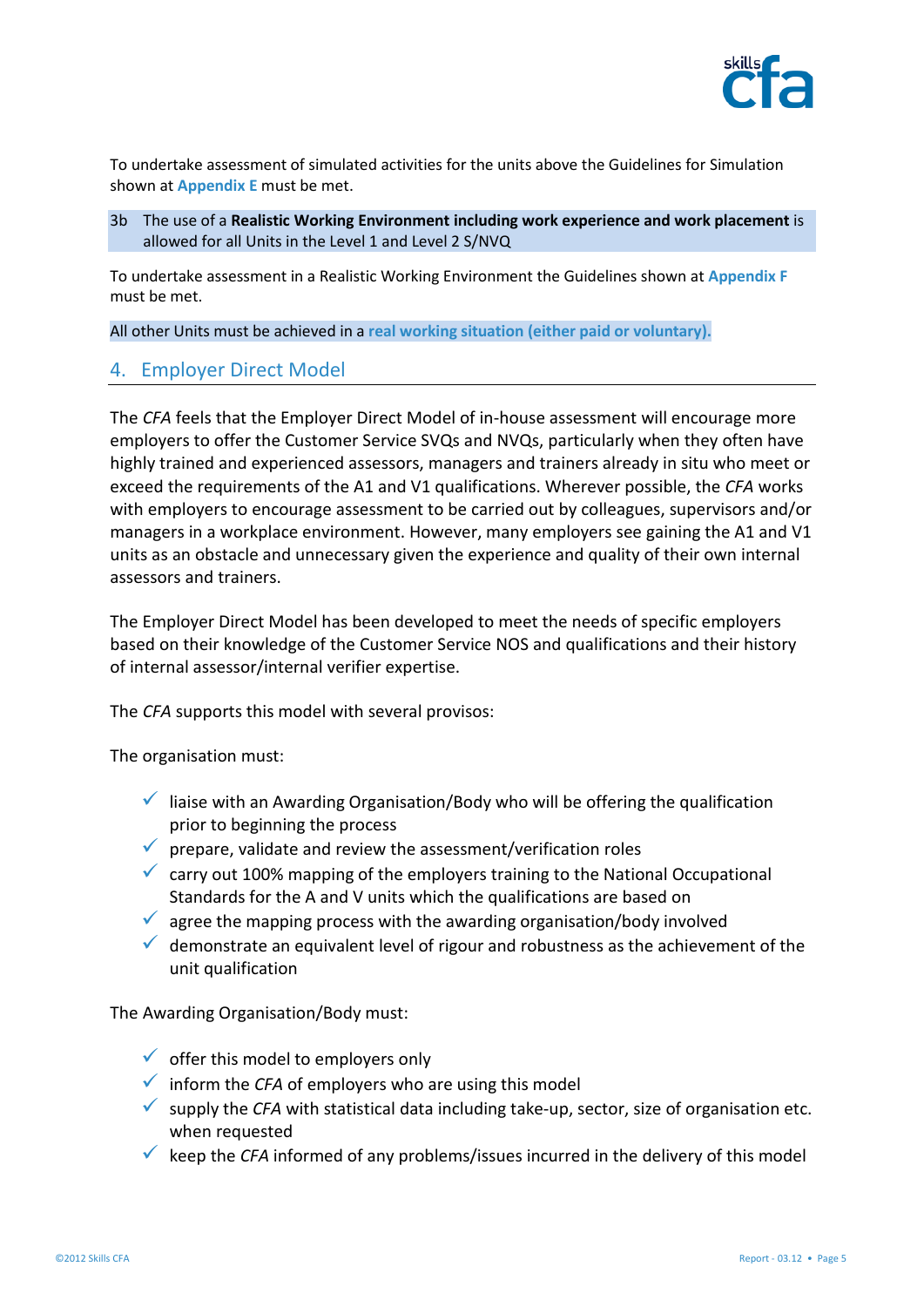

#### **APPENDIX A**

| The Assessor, IV and EV working at Level 1<br>must have: |                                                                                                                                                                                                                                                                                                                                                                                                                                                        | This can be evidenced by:                                                                                                                                              | $\mathbf{A}$ | IV           | EV           |
|----------------------------------------------------------|--------------------------------------------------------------------------------------------------------------------------------------------------------------------------------------------------------------------------------------------------------------------------------------------------------------------------------------------------------------------------------------------------------------------------------------------------------|------------------------------------------------------------------------------------------------------------------------------------------------------------------------|--------------|--------------|--------------|
|                                                          | A thorough understanding of the<br>National Occupational Standards in                                                                                                                                                                                                                                                                                                                                                                                  | gathering feedback from a variety of centres                                                                                                                           |              |              | $\checkmark$ |
| 1.                                                       | Customer Service at Level 1 with the<br>ability to interpret them within the<br>environments and sectors they are<br>working in                                                                                                                                                                                                                                                                                                                        | explaining and putting the National Occupational<br>Standards into the contexts they are working in                                                                    | ✓            | ✓            | ✓            |
| 2.                                                       | Knowledge of current practice and<br>emerging issues and changes in the<br>VQ area across the UK                                                                                                                                                                                                                                                                                                                                                       | taking active participation in consultations and briefings<br>with Awarding Organisations/Bodies, UKCES,<br>Accreditation Bodies and the CfA                           |              | ✓            | ✓            |
|                                                          |                                                                                                                                                                                                                                                                                                                                                                                                                                                        | explaining the differences between the 4 UK Countries<br>gathering feedback from a variety of employers and                                                            | $\checkmark$ | $\checkmark$ | $\checkmark$ |
| 3.                                                       |                                                                                                                                                                                                                                                                                                                                                                                                                                                        | centres                                                                                                                                                                |              |              | ✓            |
|                                                          | Knowledge of current practice and                                                                                                                                                                                                                                                                                                                                                                                                                      | attending conferences or workshops where trends and<br>developments in Customer Service are on the agenda                                                              | $\checkmark$ | ✓            | ✓            |
|                                                          | emerging issues and changes in                                                                                                                                                                                                                                                                                                                                                                                                                         | reading Customer Service publications and articles                                                                                                                     | $\checkmark$ | $\checkmark$ | $\checkmark$ |
|                                                          | <b>Customer Service across organisations</b><br>and industries                                                                                                                                                                                                                                                                                                                                                                                         | regularly looking at the CfA Website for new<br>developments                                                                                                           | ✓            | $\checkmark$ | $\checkmark$ |
|                                                          |                                                                                                                                                                                                                                                                                                                                                                                                                                                        | keeping up to date with media news regarding Customer<br>Service                                                                                                       | $\checkmark$ | $\checkmark$ | $\checkmark$ |
|                                                          |                                                                                                                                                                                                                                                                                                                                                                                                                                                        | joining the CfA                                                                                                                                                        | $\checkmark$ | $\checkmark$ | ✓            |
|                                                          | Experience and working knowledge of<br>the operational, assessment and<br>verification processes specifically for<br>Customer Service S/NVQ Level 1                                                                                                                                                                                                                                                                                                    | having a successful track record of assessing or verifying<br>the current Standards across a variety of organisations                                                  | ✓            | $\checkmark$ | ✓            |
| 4.                                                       |                                                                                                                                                                                                                                                                                                                                                                                                                                                        | achieving or be working towards the Level 2, 3 or 4<br>Customer Service S/NVQ                                                                                          | $\checkmark$ | $\checkmark$ | $\checkmark$ |
|                                                          | Sufficient, relevant and credible<br>Customer Service experience across<br>the level and breadth of the Standards<br>and S/NVQs at Level 1                                                                                                                                                                                                                                                                                                             | gathering feedback from a variety of employers and<br>centres                                                                                                          | ✓            | ✓            | ✓            |
| 5.                                                       |                                                                                                                                                                                                                                                                                                                                                                                                                                                        | curriculum vitae and references/testimonies                                                                                                                            | ✓            | ✓            | $\checkmark$ |
| 6.                                                       | Appropriate A and V Units according<br>to their role - within 18 months of<br>working with the Standards for<br>Assessors and IVs and within 12<br>months for EVs.<br>In Scotland all assessors and verifiers<br>should provide evidence of CPD to<br>show that they are working to the A<br>and/or V unit standards where<br>appropriate; those not yet qualified<br>should show that they are working<br>towards achieving the appropriate<br>units. | producing certificates or evidence of working towards<br>these units or by taking part in a Employer Direct Model<br>in partnership with an Awarding Organisation/Body | ✓            | ✓            |              |
| 7.                                                       | Demonstrated high levels of<br>communication and interpersonal<br>skills                                                                                                                                                                                                                                                                                                                                                                               | gathering feedback from candidates, employers or peers                                                                                                                 | ✓            | ✓            |              |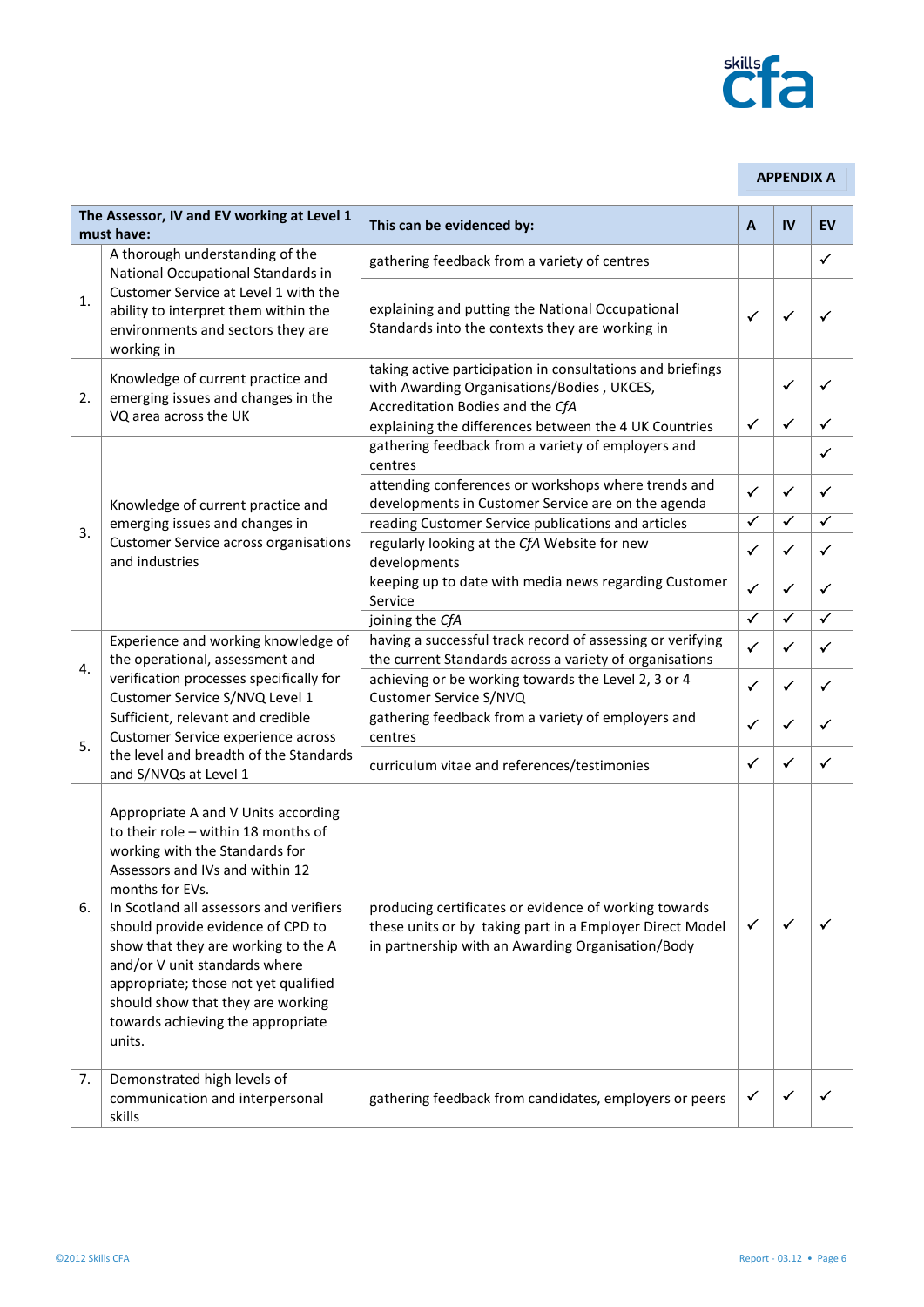

## **APPENDIX B**

| The Assessor, IV and EV working at Level 2<br>must have: |                                                                                                                                                                                                                                                                                                                                                                                                                                                        | This can be evidenced by:                                                                                                                                              | A            | <b>IV</b>    | EV           |
|----------------------------------------------------------|--------------------------------------------------------------------------------------------------------------------------------------------------------------------------------------------------------------------------------------------------------------------------------------------------------------------------------------------------------------------------------------------------------------------------------------------------------|------------------------------------------------------------------------------------------------------------------------------------------------------------------------|--------------|--------------|--------------|
|                                                          | A thorough understanding of the<br>National Occupational Standards in                                                                                                                                                                                                                                                                                                                                                                                  | gathering feedback from a variety of centres                                                                                                                           |              |              | $\checkmark$ |
| 1.                                                       | Customer Service at Level 2 with the<br>ability to interpret them within the<br>environments and sectors they are<br>working in                                                                                                                                                                                                                                                                                                                        | explaining and putting the National Occupational<br>Standards into the contexts they are working in                                                                    | $\checkmark$ | ✓            | ✓            |
| 2.                                                       | Knowledge of current practice and<br>emerging issues and changes in the<br>VQ area across the UK                                                                                                                                                                                                                                                                                                                                                       | taking active participation in consultations and briefings<br>with Awarding Organisations/Bodies, UKCES,<br>Accreditation Bodies and the CfA                           |              | ✓            | ✓            |
|                                                          |                                                                                                                                                                                                                                                                                                                                                                                                                                                        | explaining the differences between the 4 UK Countries                                                                                                                  | $\checkmark$ | $\checkmark$ | ✓            |
|                                                          |                                                                                                                                                                                                                                                                                                                                                                                                                                                        | gathering feedback from a variety of employers and<br>centres                                                                                                          |              |              | ✓            |
|                                                          | Knowledge of current practice and                                                                                                                                                                                                                                                                                                                                                                                                                      | attending conferences or workshops where trends and<br>developments in Customer Service are on the agenda                                                              | $\checkmark$ | ✓            | ✓            |
|                                                          | emerging issues and changes in                                                                                                                                                                                                                                                                                                                                                                                                                         | reading Customer Service publications and articles                                                                                                                     | $\checkmark$ | $\checkmark$ | $\checkmark$ |
| 3.                                                       | <b>Customer Service across organisations</b><br>and industries                                                                                                                                                                                                                                                                                                                                                                                         | regularly looking at the CfA Website for new<br>developments                                                                                                           | $\checkmark$ | ✓            | ✓            |
|                                                          |                                                                                                                                                                                                                                                                                                                                                                                                                                                        | keeping up to date with media news regarding Customer<br>Service                                                                                                       | $\checkmark$ | ✓            | $\checkmark$ |
|                                                          |                                                                                                                                                                                                                                                                                                                                                                                                                                                        | joining the CfA                                                                                                                                                        | $\checkmark$ | ✓            | $\checkmark$ |
| 4.                                                       | Experience and working knowledge of<br>the operational, assessment and<br>verification processes specifically for<br>Customer Service S/NVQ Level 2                                                                                                                                                                                                                                                                                                    | having a successful track record of assessing or verifying<br>the current Standards across a variety of organisations                                                  | ✓            | ✓            | ✓            |
|                                                          |                                                                                                                                                                                                                                                                                                                                                                                                                                                        | achieving or be working towards the Level 2, 3 or 4<br>Customer Service S/NVQ                                                                                          | $\checkmark$ | ✓            | ✓            |
|                                                          | Sufficient, relevant and credible<br>Customer Service experience across<br>the level and breadth of the Standards<br>and S/NVQs at Level 2                                                                                                                                                                                                                                                                                                             | gathering feedback from a variety of employers and<br>centres                                                                                                          | ✓            | ✓            | ✓            |
| 5.                                                       |                                                                                                                                                                                                                                                                                                                                                                                                                                                        | curriculum vitae and references/testimonies                                                                                                                            | $\checkmark$ | ✓            | ✓            |
| 6.                                                       | Appropriate A and V Units according<br>to their role - within 18 months of<br>working with the Standards for<br>Assessors and IVs and within 12<br>months for EVs.<br>In Scotland all assessors and verifiers<br>should provide evidence of CPD to<br>show that they are working to the A<br>and/or V unit standards where<br>appropriate; those not yet qualified<br>should show that they are working<br>towards achieving the appropriate<br>units. | producing certificates or evidence of working towards<br>these units or by taking part in a Employer Direct Model<br>in partnership with an Awarding Organisation/Body | ✓            | ✓            |              |
| 7.                                                       | Demonstrated high levels of<br>communication and interpersonal<br>skills                                                                                                                                                                                                                                                                                                                                                                               | gathering feedback from candidates, employers or peers                                                                                                                 | ✓            |              |              |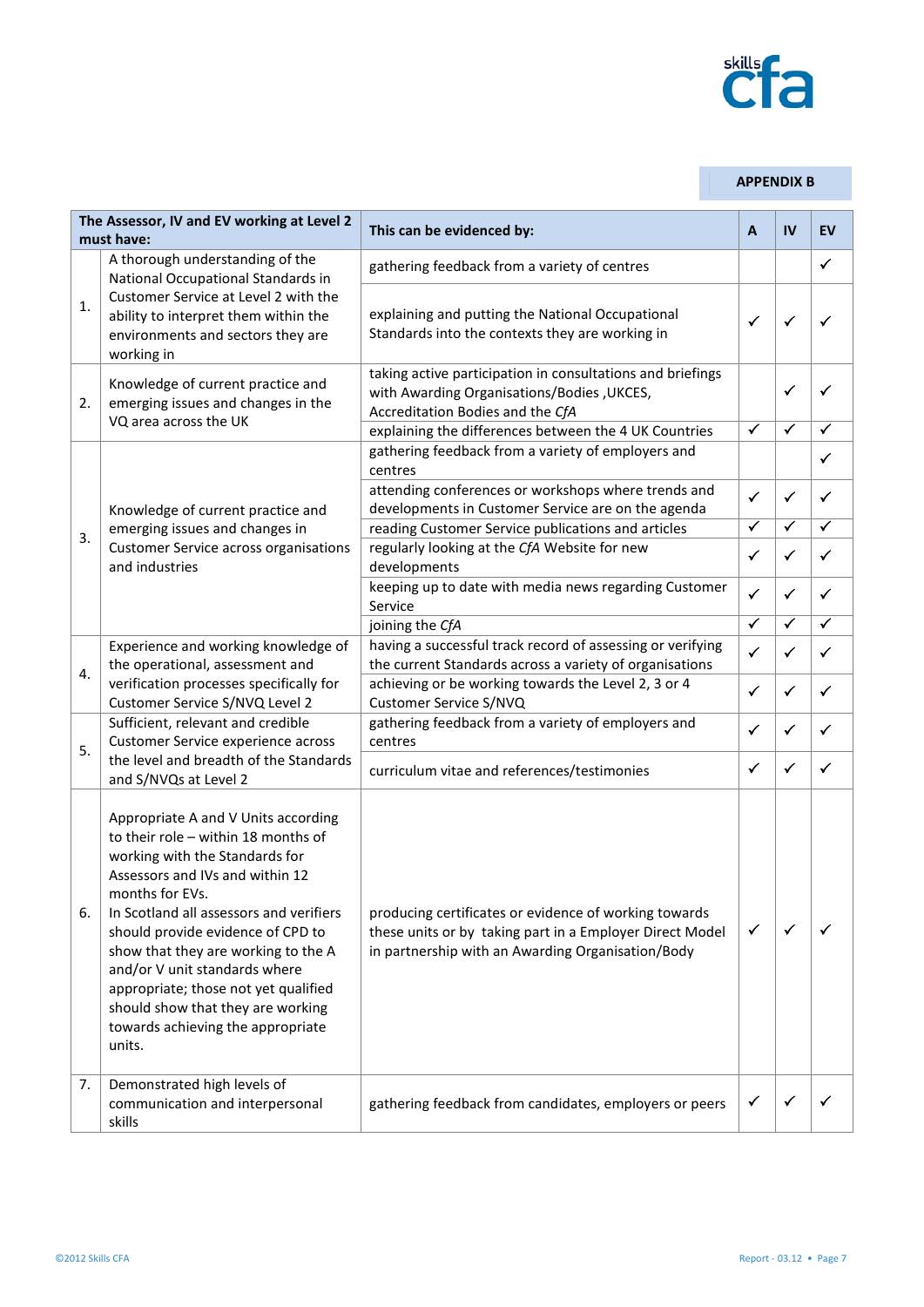

#### **APPENDIX C**

| The Assessor, IV and EV working at Level 3<br>must have: |                                                                                                                                                                                                                                                                                                                                                                                                                                                        | This can be evidenced by:                                                                                                                                              | A            | IV           | <b>EV</b>    |
|----------------------------------------------------------|--------------------------------------------------------------------------------------------------------------------------------------------------------------------------------------------------------------------------------------------------------------------------------------------------------------------------------------------------------------------------------------------------------------------------------------------------------|------------------------------------------------------------------------------------------------------------------------------------------------------------------------|--------------|--------------|--------------|
|                                                          | A thorough understanding of the<br>National Occupational Standards in                                                                                                                                                                                                                                                                                                                                                                                  | gathering feedback from a variety of centres                                                                                                                           |              |              | $\checkmark$ |
| 1.                                                       | Customer Service at Level 3 with the<br>ability to interpret them within the<br>environments and sectors they are<br>working in                                                                                                                                                                                                                                                                                                                        | explaining and putting the National Occupational<br>Standards into the contexts they are working in                                                                    | ✓            | $\checkmark$ | ✓            |
| 2.                                                       | Knowledge of current practice and<br>emerging issues and changes in the VQ<br>area across the UK                                                                                                                                                                                                                                                                                                                                                       | taking active participation in consultations and briefings<br>with Awarding Organisations/Bodies, UKCES,<br>Accreditation Bodies and the CfA                           |              | ✓            |              |
|                                                          |                                                                                                                                                                                                                                                                                                                                                                                                                                                        | explaining the differences between the 4 UK Countries                                                                                                                  | $\checkmark$ | $\checkmark$ | ✓            |
|                                                          |                                                                                                                                                                                                                                                                                                                                                                                                                                                        | gathering feedback from a variety of employers and<br>centres                                                                                                          |              |              | ✓            |
|                                                          | Knowledge of current practice and                                                                                                                                                                                                                                                                                                                                                                                                                      | attending conferences or workshops where trends and<br>developments in Customer Service are on the agenda                                                              | $\checkmark$ | $\checkmark$ | ✓            |
| 3.                                                       | emerging issues and changes in                                                                                                                                                                                                                                                                                                                                                                                                                         | reading Customer Service publications and articles                                                                                                                     | $\checkmark$ | ✓            | ✓            |
|                                                          | <b>Customer Service across organisations</b><br>and industries                                                                                                                                                                                                                                                                                                                                                                                         | regularly looking at the CfA Website for new<br>developments                                                                                                           | ✓            | $\checkmark$ | ✓            |
|                                                          |                                                                                                                                                                                                                                                                                                                                                                                                                                                        | keeping up to date with media news regarding<br><b>Customer Service</b>                                                                                                | $\checkmark$ | $\checkmark$ | ✓            |
|                                                          |                                                                                                                                                                                                                                                                                                                                                                                                                                                        | joining the CfA                                                                                                                                                        | $\checkmark$ | ✓            | ✓            |
| 4.                                                       | Experience and working knowledge of<br>the operational, assessment and<br>verification processes specifically for<br>Customer Service S/NVQ Level 3                                                                                                                                                                                                                                                                                                    | having a successful track record of assessing or verifying<br>the current Standards across a variety of organisations                                                  | $\checkmark$ | $\checkmark$ | ✓            |
|                                                          |                                                                                                                                                                                                                                                                                                                                                                                                                                                        | achieving or be working towards the Level 2, 3 or 4<br>Customer Service S/NVQ                                                                                          | $\checkmark$ | $\checkmark$ | ✓            |
|                                                          | Sufficient, relevant and credible<br>Customer Service experience across<br>the level and breadth of the Standards<br>and S/NVQs at Level 3                                                                                                                                                                                                                                                                                                             | gathering feedback from a variety of employers and<br>centres                                                                                                          | ✓            | $\checkmark$ | ✓            |
| 5.                                                       |                                                                                                                                                                                                                                                                                                                                                                                                                                                        | curriculum vitae and references/testimonies                                                                                                                            | ✓            | ✓            | ✓            |
| 6.                                                       | Appropriate A and V Units according to<br>their role - within 18 months of<br>working with the Standards for<br>Assessors and IVs and within 12<br>months for EVs.<br>In Scotland all assessors and verifiers<br>should provide evidence of CPD to<br>show that they are working to the A<br>and/or V unit standards where<br>appropriate; those not yet qualified<br>should show that they are working<br>towards achieving the appropriate<br>units. | producing certificates or evidence of working towards<br>these units or by taking part in a Employer Direct Model<br>in partnership with an Awarding Organisation/Body | ✓            | ✓            |              |
| 7.                                                       | Demonstrated high levels of<br>communication and interpersonal<br>skills                                                                                                                                                                                                                                                                                                                                                                               | gathering feedback from candidates, employers or peers                                                                                                                 | ✓            | $\checkmark$ |              |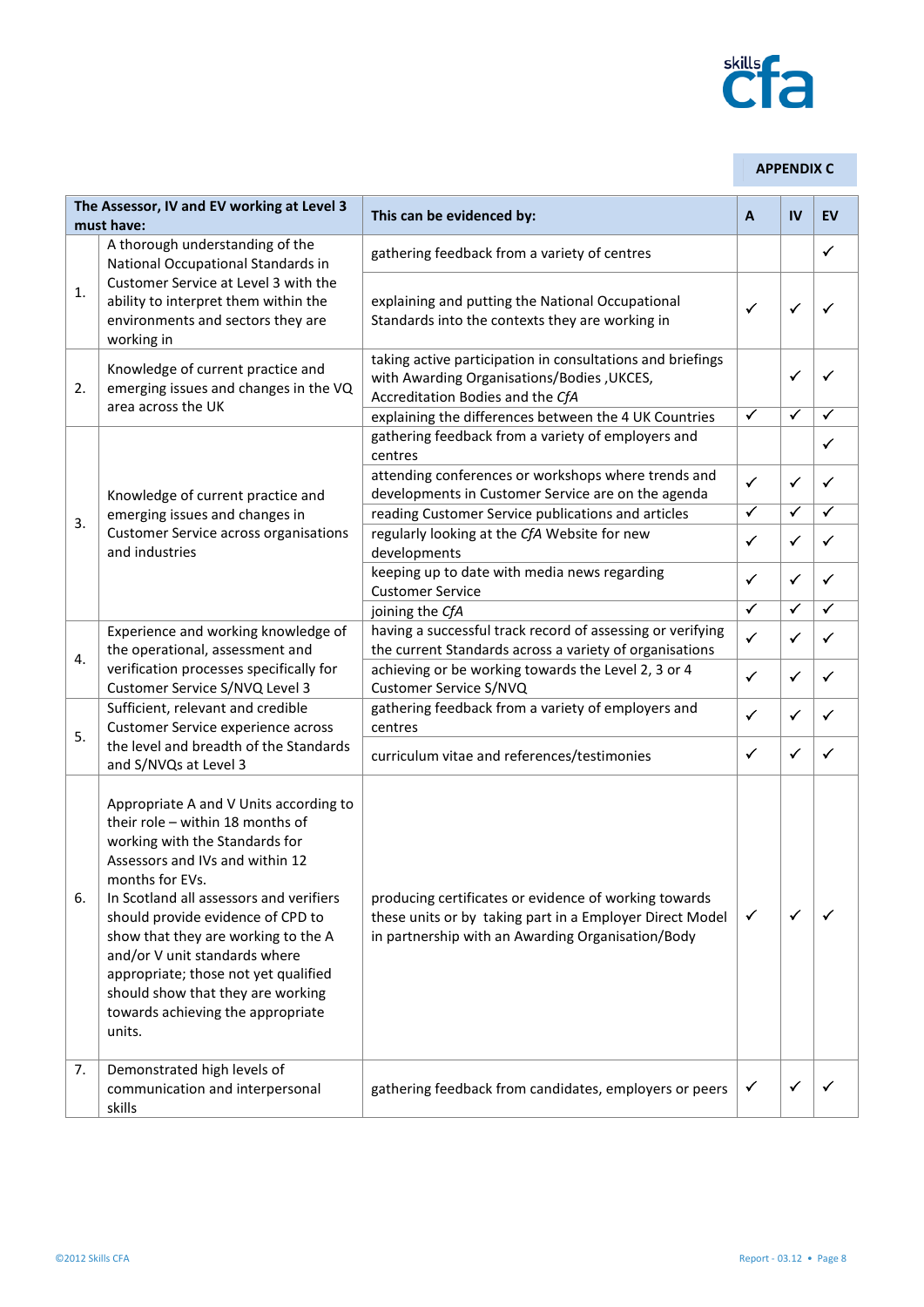

#### **APPENDIX D**

| The Assessor, IV and EV working at Level 4<br>must have: |                                                                                                                                                                                                                                                                                                                                                                                                                                                        | This can be evidenced by:                                                                                                                                              | A                                                                                                                                                                                                                                    | IV | EV           |
|----------------------------------------------------------|--------------------------------------------------------------------------------------------------------------------------------------------------------------------------------------------------------------------------------------------------------------------------------------------------------------------------------------------------------------------------------------------------------------------------------------------------------|------------------------------------------------------------------------------------------------------------------------------------------------------------------------|--------------------------------------------------------------------------------------------------------------------------------------------------------------------------------------------------------------------------------------|----|--------------|
|                                                          | A thorough understanding of the                                                                                                                                                                                                                                                                                                                                                                                                                        | gathering feedback from a variety of centres                                                                                                                           |                                                                                                                                                                                                                                      |    | $\checkmark$ |
| 1.                                                       | National Occupational Standards in<br>Customer Service at Level 4 with the<br>ability to interpret them within the<br>environments and sectors they are<br>working in                                                                                                                                                                                                                                                                                  | explaining and putting the National Occupational<br>Standards into the contexts they are working in                                                                    | $\checkmark$                                                                                                                                                                                                                         | ✓  |              |
| 2.                                                       | Knowledge of current practice and<br>emerging issues and changes in the VQ<br>area across the UK                                                                                                                                                                                                                                                                                                                                                       | taking active participation in consultations and briefings<br>with Awarding Organisations/Bodies, UKCES,<br>Accreditation Bodies and the CFA                           |                                                                                                                                                                                                                                      | ✓  |              |
|                                                          |                                                                                                                                                                                                                                                                                                                                                                                                                                                        | explaining the differences between the 4 UK Countries                                                                                                                  | $\checkmark$<br>$\checkmark$<br>$\checkmark$<br>✓<br>$\checkmark$<br>$\checkmark$<br>$\checkmark$<br>✓<br>$\checkmark$<br>$\checkmark$<br>$\checkmark$<br>✓<br>$\checkmark$<br>✓<br>$\checkmark$<br>✓<br>$\checkmark$<br>✓<br>✓<br>✓ | ✓  |              |
| 3.                                                       |                                                                                                                                                                                                                                                                                                                                                                                                                                                        | gathering feedback from a variety of employers and<br>centres                                                                                                          |                                                                                                                                                                                                                                      |    | ✓            |
|                                                          | Knowledge of current practice and<br>emerging issues and changes in<br><b>Customer Service across organisations</b><br>and industries                                                                                                                                                                                                                                                                                                                  | attending conferences or workshops where trends and<br>developments in Customer Service are on the agenda                                                              |                                                                                                                                                                                                                                      |    | ✓            |
|                                                          |                                                                                                                                                                                                                                                                                                                                                                                                                                                        | reading Customer Service publications and articles                                                                                                                     |                                                                                                                                                                                                                                      |    | $\checkmark$ |
|                                                          |                                                                                                                                                                                                                                                                                                                                                                                                                                                        | regularly looking at the CFA Website for new<br>developments                                                                                                           |                                                                                                                                                                                                                                      |    | ✓            |
|                                                          |                                                                                                                                                                                                                                                                                                                                                                                                                                                        | keeping up to date with media news regarding<br><b>Customer Service</b>                                                                                                |                                                                                                                                                                                                                                      |    | ✓            |
|                                                          |                                                                                                                                                                                                                                                                                                                                                                                                                                                        | joining the CFA                                                                                                                                                        |                                                                                                                                                                                                                                      |    | ✓            |
|                                                          | Experience and working knowledge of<br>the operational, assessment and<br>verification processes specifically for<br>Customer Service S/NVQ Level 4                                                                                                                                                                                                                                                                                                    | having a successful track record of assessing or verifying<br>the current Standards across a variety of organisations                                                  |                                                                                                                                                                                                                                      |    | ✓            |
| 4.                                                       |                                                                                                                                                                                                                                                                                                                                                                                                                                                        | achieving or be working towards the Level 2, 3 or 4<br>Customer Service S/NVQ                                                                                          |                                                                                                                                                                                                                                      |    | ✓            |
|                                                          | Sufficient relevant and credible<br>Customer Service experience across<br>the level and breadth of the Standards<br>and S/NVQs at Level 4                                                                                                                                                                                                                                                                                                              | gathering feedback from a variety of employers and<br>centres                                                                                                          |                                                                                                                                                                                                                                      |    | ✓            |
| 5.                                                       |                                                                                                                                                                                                                                                                                                                                                                                                                                                        | curriculum vitae and references/testimonies                                                                                                                            |                                                                                                                                                                                                                                      |    | ✓            |
| 6.                                                       | Appropriate A and V Units according to<br>their role - within 18 months of<br>working with the Standards for<br>Assessors and IVS and within 12<br>months for EVs.<br>In Scotland all assessors and verifiers<br>should provide evidence of CPD to<br>show that they are working to the A<br>and/or V unit standards where<br>appropriate; those not yet qualified<br>should show that they are working<br>towards achieving the appropriate<br>units. | producing certificates or evidence of working towards<br>these units or by taking part in a Employer Direct Model<br>in partnership with an Awarding Organisation/Body | $\checkmark$                                                                                                                                                                                                                         |    |              |
| 7.                                                       | Demonstrated high levels of<br>communication and interpersonal<br>skills                                                                                                                                                                                                                                                                                                                                                                               | gathering feedback from candidates, employers or peers                                                                                                                 | ✓                                                                                                                                                                                                                                    | ✓  |              |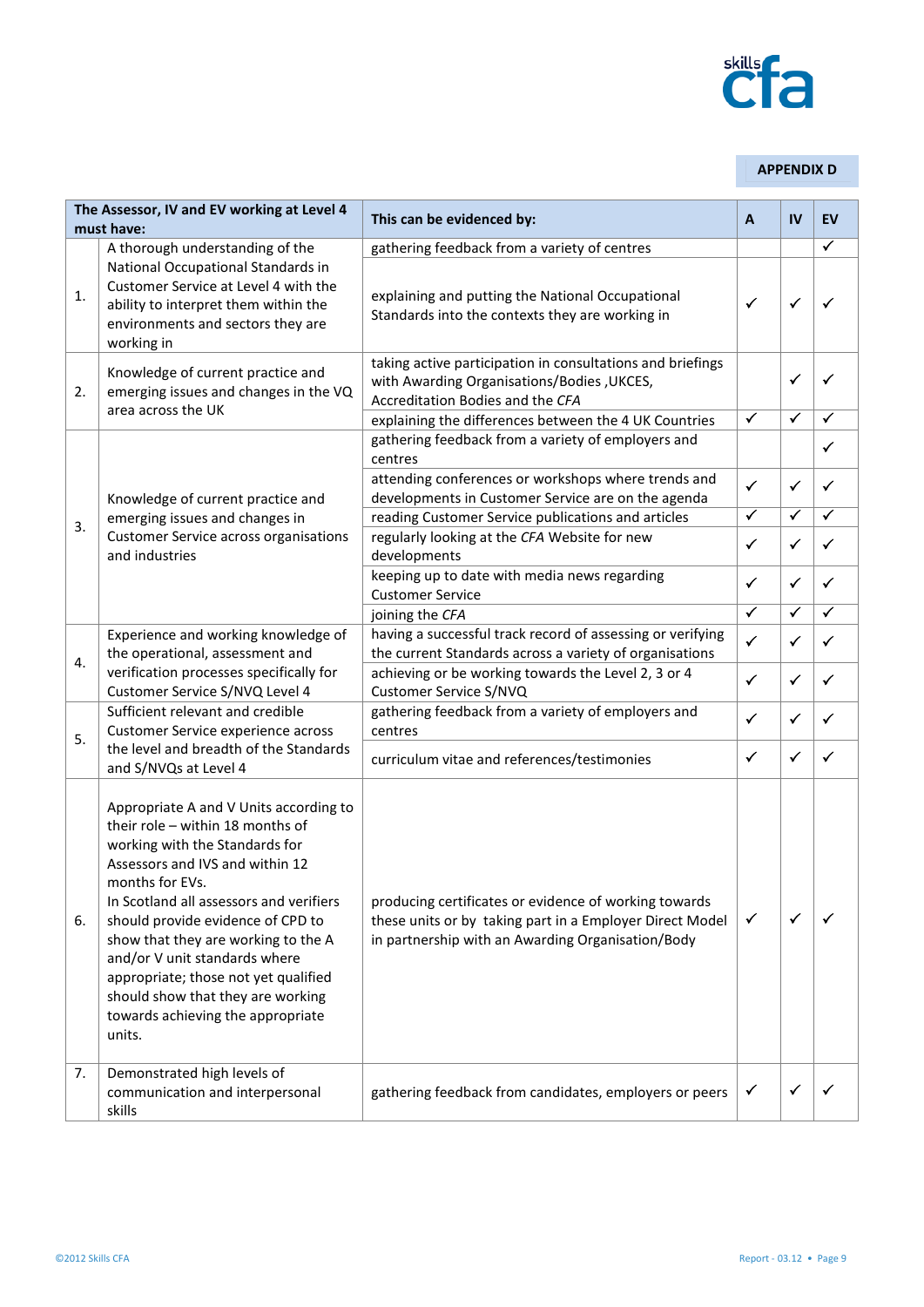

**APPENDIX E**

## **Simulated Activities Guidelines for Customer Service National Occupational Standards**

**Simulation can only be applied to the Level 1 S/NVQ Units listed below**

- $\checkmark$  C1 Recognise and deal with customer queries, requests and problems
- $\checkmark$  C2 Take details of customer service problems

Simulation is defined by the *CfA* as any activities where dealing with customers and work activities are carried out through using individuals acting the part of the customer or scenarios which are not 'real' customer transactions.

To undertake the assessment of simulated activities for these two units the following guidelines must be met:

- a. when role playing, candidates and anybody taking part as a customer must have a brief that gives sufficient information for them to recognise the equivalent real situation and decide what they would do and say;
- b. the simulated situation should represent normal and routine experience wherever possible and not exceptional or unusually difficult circumstances that might be faced;
- c. the person taking part in the simulation as a customer must be credible for the situation that is being simulated;
- d. any resources or equipment that would normally be in real work should be available and in working order for the simulation;
- e. candidates should complete the required tasks to the National Occupational Standards and in the timescales that would normally be expected in real work;
- f. candidates should complete the required tasks taking account of legislation and regulation that would apply in real work;
- g. candidates must carry out the simulated activity in a professional manner taking into account establishment requirements such as appearance and dress code, personal conduct, hygiene, reliability and punctuality;
- h. whilst the primary purpose of the Simulation is for Assessment, feedback must be given in a way that builds confidence.